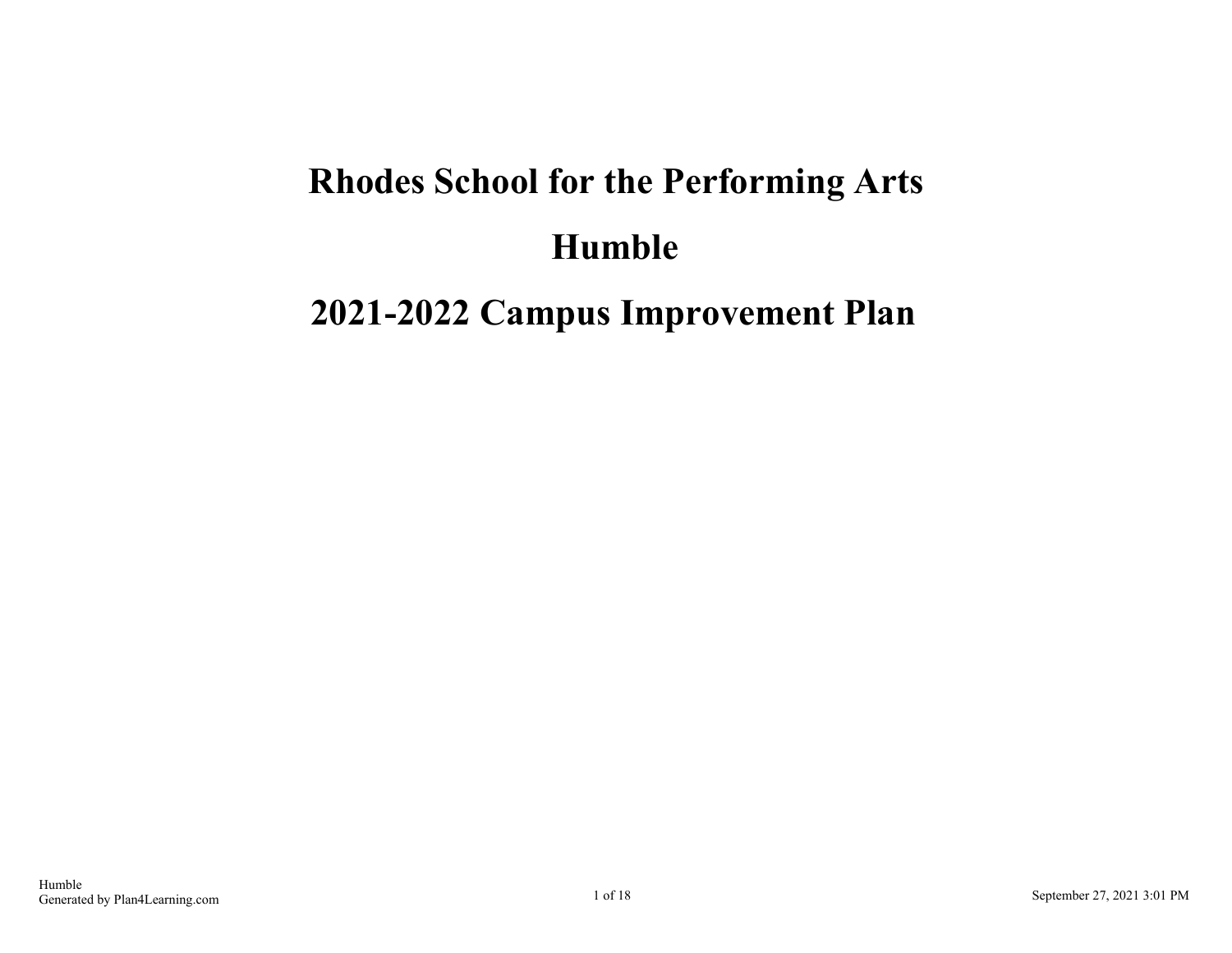### **Table of Contents**

| Comprehensive Needs Assessment                                                                                                                                                                                                                                                                                                                                                                                                                                                                                                                                                                                                                                                                                                                                                                                                                                                                                                                                                                                                                                                                                                                                                                     |          |
|----------------------------------------------------------------------------------------------------------------------------------------------------------------------------------------------------------------------------------------------------------------------------------------------------------------------------------------------------------------------------------------------------------------------------------------------------------------------------------------------------------------------------------------------------------------------------------------------------------------------------------------------------------------------------------------------------------------------------------------------------------------------------------------------------------------------------------------------------------------------------------------------------------------------------------------------------------------------------------------------------------------------------------------------------------------------------------------------------------------------------------------------------------------------------------------------------|----------|
| Demographics                                                                                                                                                                                                                                                                                                                                                                                                                                                                                                                                                                                                                                                                                                                                                                                                                                                                                                                                                                                                                                                                                                                                                                                       |          |
| <b>Student Learning</b>                                                                                                                                                                                                                                                                                                                                                                                                                                                                                                                                                                                                                                                                                                                                                                                                                                                                                                                                                                                                                                                                                                                                                                            |          |
| School Processes & Programs                                                                                                                                                                                                                                                                                                                                                                                                                                                                                                                                                                                                                                                                                                                                                                                                                                                                                                                                                                                                                                                                                                                                                                        |          |
| Perceptions                                                                                                                                                                                                                                                                                                                                                                                                                                                                                                                                                                                                                                                                                                                                                                                                                                                                                                                                                                                                                                                                                                                                                                                        |          |
| <b>Priority Problem Statements</b>                                                                                                                                                                                                                                                                                                                                                                                                                                                                                                                                                                                                                                                                                                                                                                                                                                                                                                                                                                                                                                                                                                                                                                 |          |
| Comprehensive Needs Assessment Data Documentation                                                                                                                                                                                                                                                                                                                                                                                                                                                                                                                                                                                                                                                                                                                                                                                                                                                                                                                                                                                                                                                                                                                                                  |          |
| Goals                                                                                                                                                                                                                                                                                                                                                                                                                                                                                                                                                                                                                                                                                                                                                                                                                                                                                                                                                                                                                                                                                                                                                                                              | 10       |
| Goal 1: TO IMPROVE ACADEMIC PERFORMANCE After analysis of the 2020-2021 Campus-Based Benchmark, RSPA Humble tested 344 students in their<br>appropriate grade level math content. 200 students (58%) approached grade level, while only 58 students (17%) meet grade-level expectations and 21 students (6%)<br>mastered their grade-level math content. In reading a total of 341 students were tested 229(67%) of those students approached grade-level expectations, 116 (34%)<br>students meet grade-level expectations, and while only 47 students (14%) mastered their grade-level reading expectations. Humble's goal for the 2020-2021 school year<br>is 75% of RSPA Humble students will Approach grade level and 50% will meet grade level in Reading, Math, Science, and Writing as demonstrated on the May<br>Campus-Based Assessment Data.<br>Goal 2: DEMOGRAPHICS After analysis of the 2020-2021 Campus-Based Benchmark, RSPA Humble had 41.86% of all Sped Scholars Approached grade level in<br>math and 54.35% to approach grade level in reading. Humble's goal is 70% of all SPED scholars will earn the 'approaches grade level' standard on all STAAR exams<br>and EOY CBAs. | 11<br>12 |
| Goal 3: SCHOOL CULTURE AND CLIMATE The RSPA Humble Campus will obtain and maintain an "Excited About Learning" environment by continuing to<br>implementing a growth mindset throughout the entire campus, starting with the administrators, including the instructional leader, down to and including the students,<br>parents, and other stakeholders.                                                                                                                                                                                                                                                                                                                                                                                                                                                                                                                                                                                                                                                                                                                                                                                                                                           | 13       |
| <b>Campus Funding Summary</b>                                                                                                                                                                                                                                                                                                                                                                                                                                                                                                                                                                                                                                                                                                                                                                                                                                                                                                                                                                                                                                                                                                                                                                      | 15       |
| Addendums                                                                                                                                                                                                                                                                                                                                                                                                                                                                                                                                                                                                                                                                                                                                                                                                                                                                                                                                                                                                                                                                                                                                                                                          | 17       |
|                                                                                                                                                                                                                                                                                                                                                                                                                                                                                                                                                                                                                                                                                                                                                                                                                                                                                                                                                                                                                                                                                                                                                                                                    |          |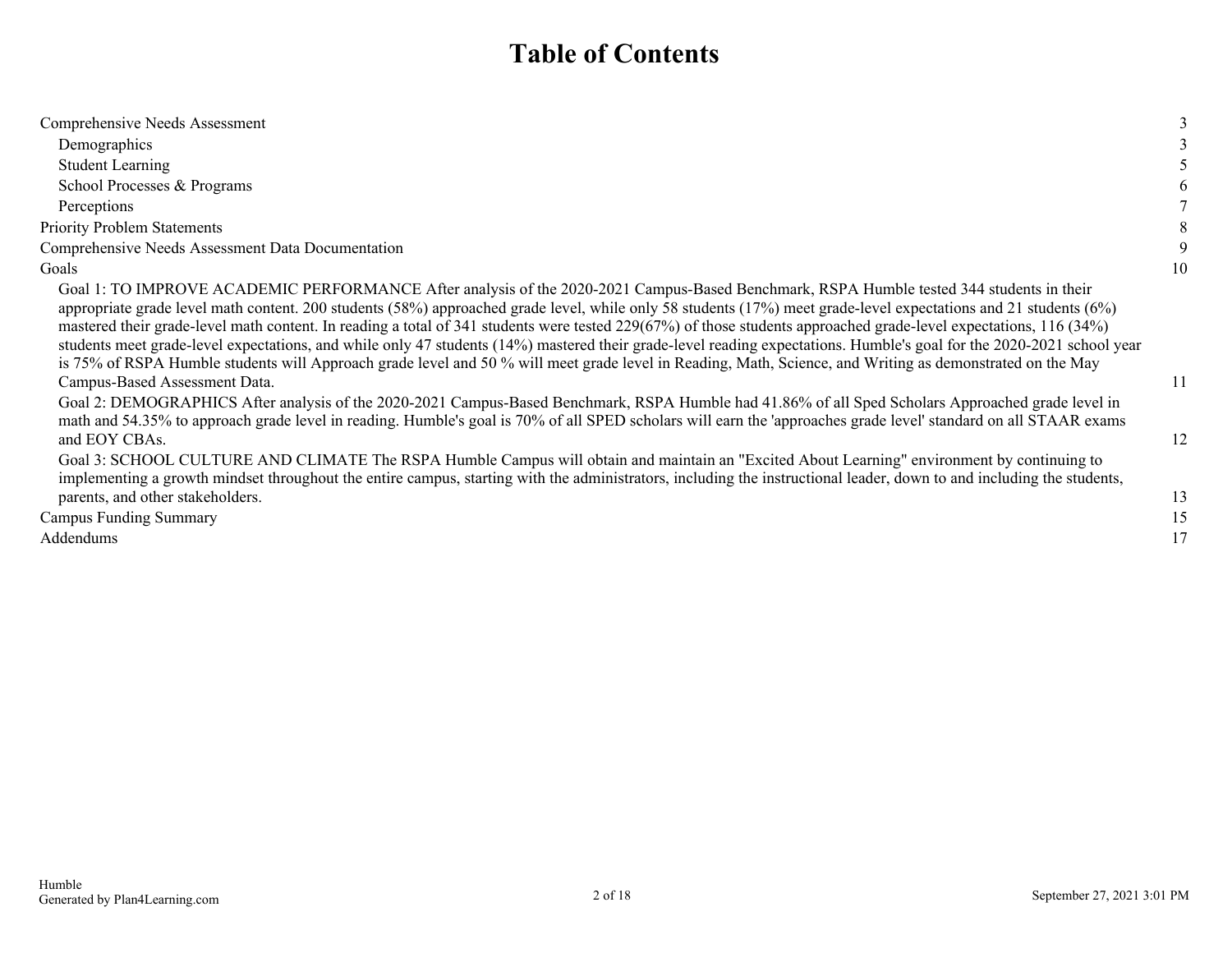## **Comprehensive Needs Assessment**

### <span id="page-2-0"></span>**Demographics**

**Demographics Summary**

**Rhodes School for the Performing ArtsHumble Campus**600 CharlesHumble, TX 77338281.319.9300**Ashley Miller, Superintendent Monet Calhoun, Principal**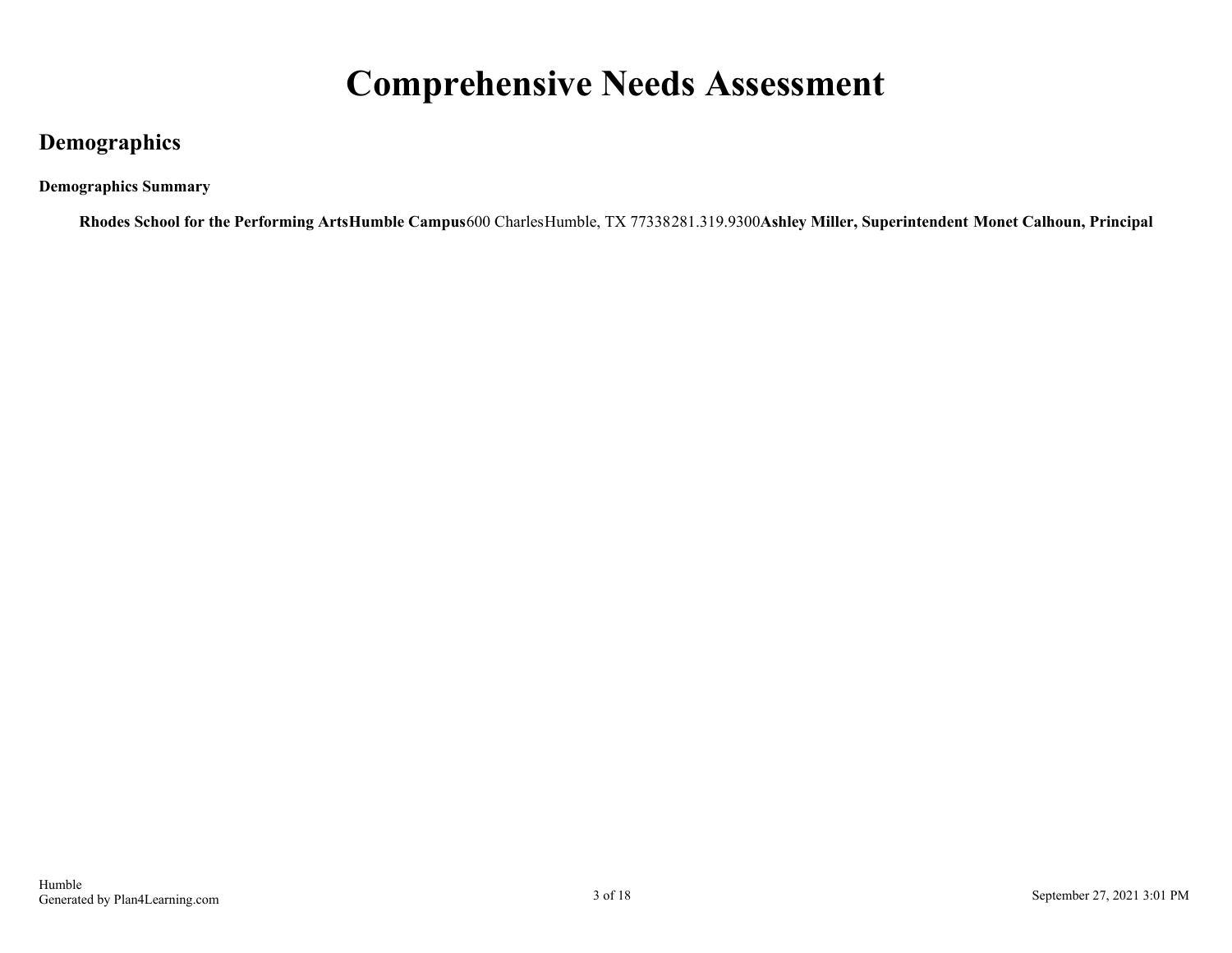#### **Mission Statement**

The mission of Rhodes School for the Performing Arts is to produce critical thinkers who have the character to lead.

**Vision**

Rhodes School for the Performing Arts will be a model of educational excellence that develops students into people of integrity who contribute to the good of society and who are equipped to successfully compete in a global marketplace.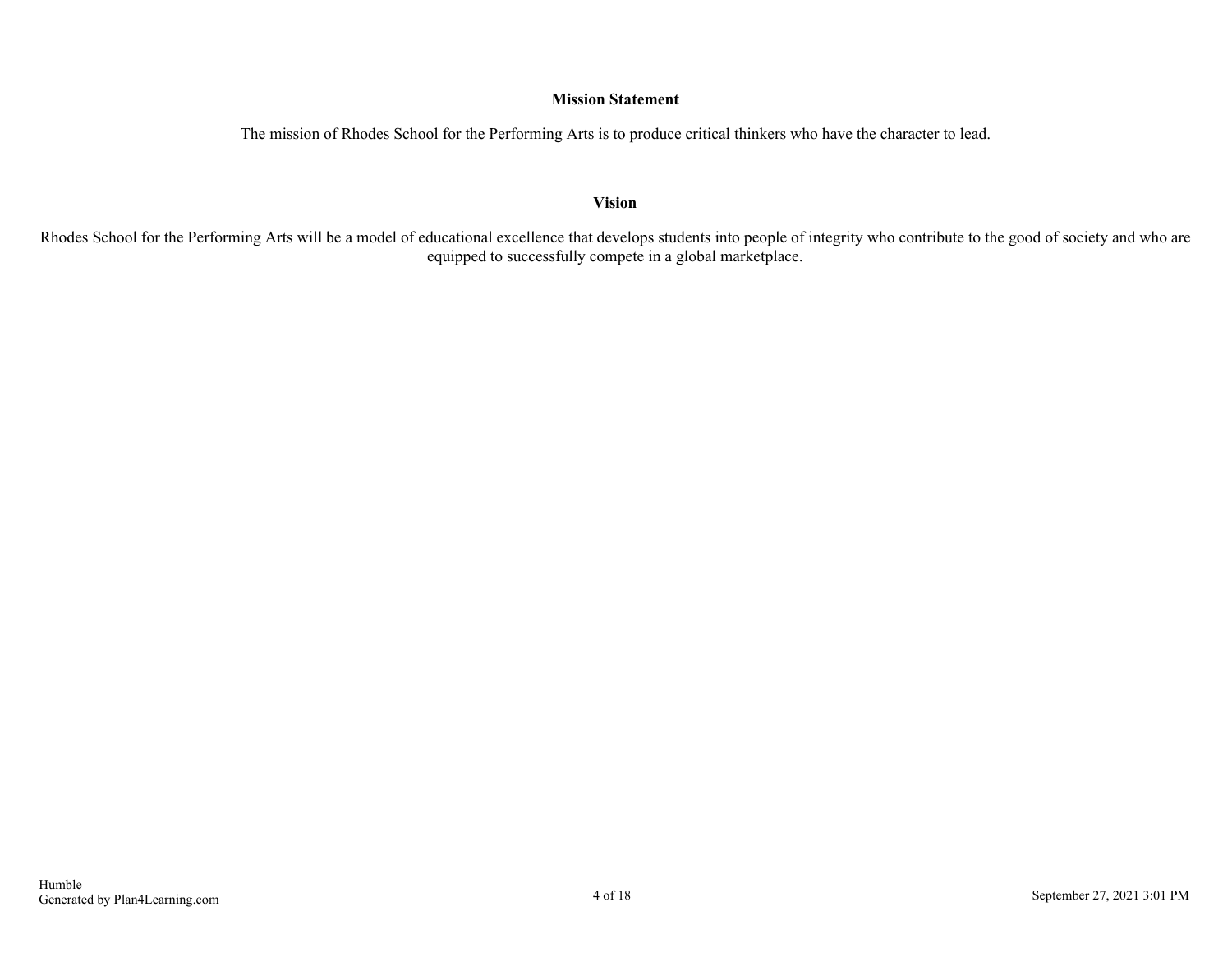Rhodes School for the Performing Arts - Humble (RSPA - Humble) is a diverse campus that opened its doors in August of 2016. The campus is located in Humble, Texas which is located 20 miles south of Downtown Houston. RSPA - Humble has 463 students enrolled from Pre-K through 8th grade and is a public, magnet charter school. The campus opened its doors in August of 2016 and currently serves 339 students who are zoned to over 12 school districts in Greater Houston. RSPA - Humble has an attendance rate of 95% and 31% of the student body is considered at-risk. Other student groups include 93% economically disadvantaged, 12% Special Education, 2% ESL, and 2% Gifted and Talented. African American students make up 86% of the student body, while Hispanic students make up 11%. White students make up 2% of the population while 1% claim two or more races.

RSPA - Humble employs a high-quality, talented staff of 50 individuals who reflects the student body with regards to race and ethnicity.

#### **Demographics Strengths**

Rhodes School for the Performing Arts - Humble (RSPA - Humble) has many strengths. Some of the most notable demographic strengths include:

- 1. A diverse student body that travels from over 12 school districts to attend.
- 2. Interest in the Humble campus is good leading to students being placed on the waiting list for the 2021-2022 school year.
- 3. The campus is a Pre-K through 8th-grade campus so students and their families have developed strong relationships with the staff.
- 4. New teachers are provided a mentor and support to help them transition into teaching on the RSPA Humble campus.

#### **Problem Statements Identifying Demographics Needs**

**Problem Statement 1 (Prioritized):** Our 2020-2021 campus attendance rate was 95% at EOY. **Root Cause:** One reason is we need more incentives in place to encourage our scholars to attend school and to be on time getting to school each day. COVID 19 was present the entire school year.

**Problem Statement 2:** Passing % EOY CBA for Economically Disadvantaged: 318 total students tested across grades kinder through 8th with 155 students (49 %) approached grade level expectations, 20 students (6%) meet grade-level expectations, and 6 students (2%) mastered grade-level expectations. In reading the data revealed 325 tested, 199 students (61%) approached grade-level expectations and 14 students (4%) mastered **Root Cause:** Effective professional development is needed so that teachers can understand how to teach scholars math and reading concepts and problem solving skills. Resources and manipulatives are not used effectively, teachers do not have a clear understanding of the TEKS. Teachers need more support and coaching.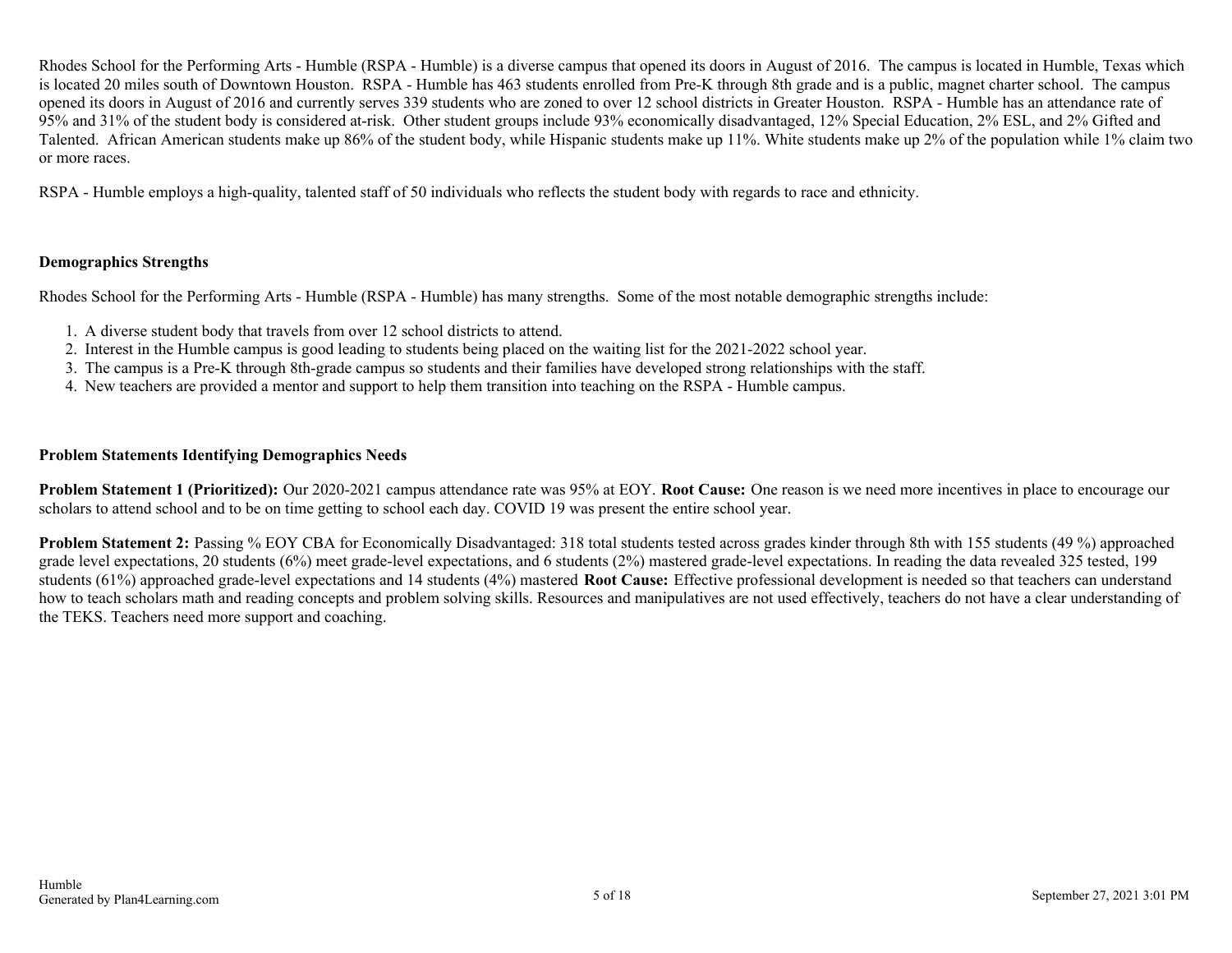### <span id="page-5-0"></span>**Student Learning**

#### **Student Learning Summary**

Based on campus, district, and state assessments from the 2020-2021 school year, 90% of our K-2 students met expectations in math and reading, as well as, showed growth from the beginning of the year to the end of the year. 80%of our middle school students met expectations in math and reading, while another 70% of them showed growth by the end of the school year. Our intermediate students in grades 3-5, showed the least improvement on the aforementioned assessments, however 60% of them showed growth, in either reading or math, by the end of the school year.

#### **Student Learning Strengths**

Middle School is currently our stringest group. For students that have been with us for 2 or more years (continuously enrolled), they have shown a 50% or better growth increase. Most of the middle school students were at the meets and masters level on the state assessment (STAAR)) for 20-21. Also our primary grades K-2 displayed strong fluency and numeracy skills by their EOY NWEA assessment.

#### **Problem Statements Identifying Student Learning Needs**

**Problem Statement 1 (Prioritized):** Th academic growth score for all grades tested in both subjects is 62 for the campus, and 69 for the state. ELA was 58 for the campus and 68 for the state, and mathematics was 65 for the campus and 70 for the state. **Root Cause:** Teachers need more PDs and support with rigor, engagement, differentiation, lesson alignment and delivery, classroom management, and instructional effectiveness.

**Problem Statement 2:** Passing percentages for the EOY CBA for Special Education students were: Math 15% passing and Reading 21% passing **Root Cause:** We view SPED teachers as the person who are primarily responsible for SPED scholars success. There isn't a specific SPED meeting that takes place to analyze data. Also, more professional development needs to be provided for the teachers on diffrentiation for these scholars.

**Problem Statement 3:** Learning gaps in students forced to virtual learning vs face-to-face due to fear of contracting virus. **Root Cause:** COVID Pandemic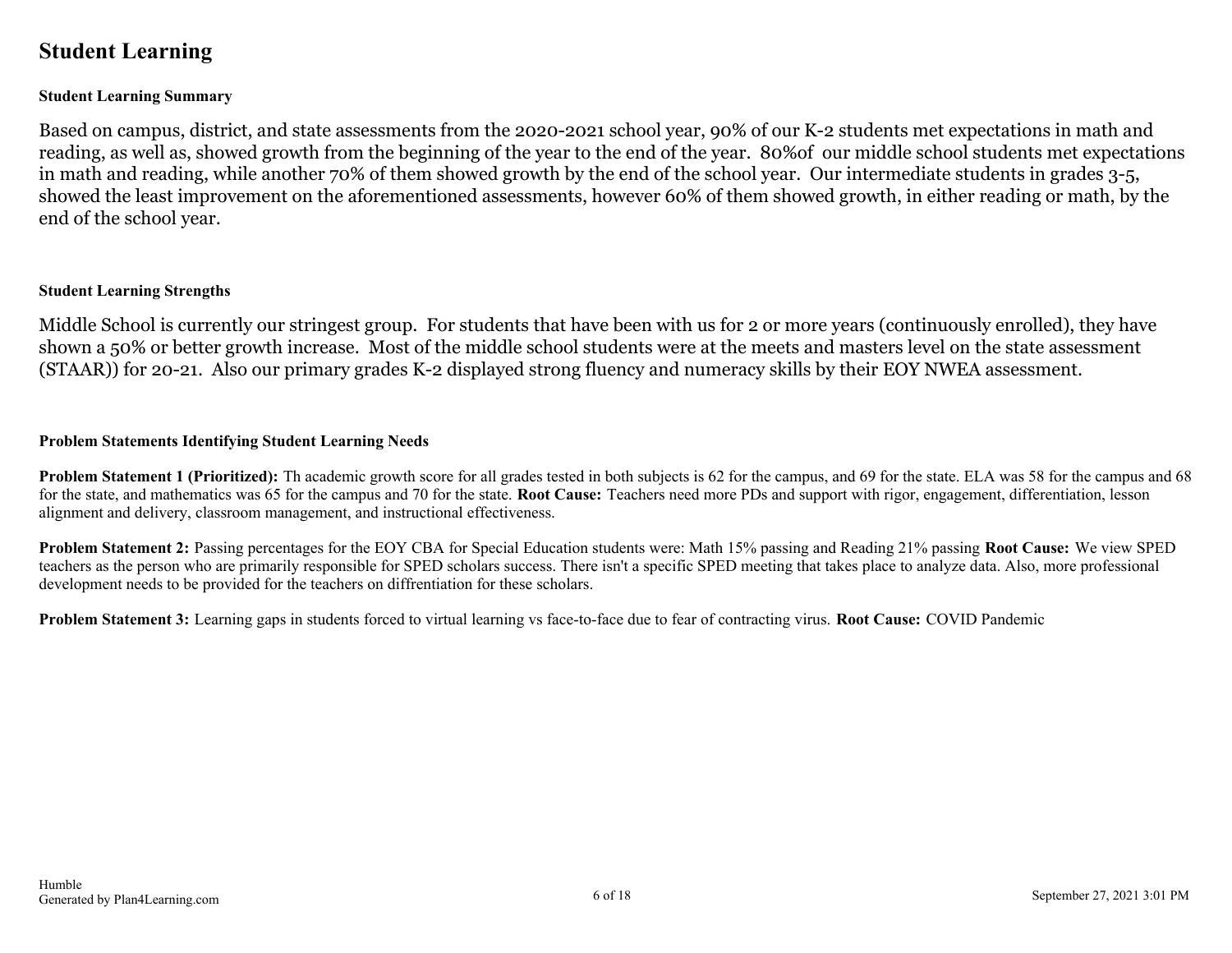### <span id="page-6-0"></span>**School Processes & Programs**

#### **School Processes & Programs Summary**

- A restorative behavior program will continue to be utilized to support students who have behavioral concerns.
- An RTI teacher monitors and provides interventions for students with academic struggles that interfere with learning.
- Instructional Specialists are a continued need to observe and meet with teachers to improve instructional strategies and classroom practices.
- The Fundamental 5 will be implemented in the classrooms and will be monitored by the campus leadership team.
- Personnel specifically for RTI Intervention is needed to offer intervention services to at-risk students in both reading and math.
- Fine Arts teachers are utilized so that students benefit from integrated arts into the core subject classroom.

#### **School Processes & Programs Strengths**

- The teachers and staff will continue to work with students and staff to support students with behavioral concerns.
- Instructional Specialists are a continued need to observe and meet with teachers to improve instructional strategies and classroom practices.
- The implementation of Fundamental 5 will be implemented in the classrooms and will be monitored by the campus leadership team.
- Fine arts teachers are utilized so that students benefit from integrating arts into core subject classrooms.Personnel specifically for RTI Intervention is needed to offer intervention services to at-risk students in both reading and math.

#### **Problem Statements Identifying School Processes & Programs Needs**

**Problem Statement 1:** Teachers not inspected for the expectations that's been provided in training sessions. **Root Cause:** Administrators not following through with expectations

**Problem Statement 2 (Prioritized):** The overall passing percentages for the campus were 46.45% passing math and 61.35% passing reading. In the SSI grade-levels the following percentages applied, 52% of 5th Grade students passed the end of year CBA with the average score being 55. 45% of 8th Grade students passed the end of year CBA with an average score of 45. **Root Cause:** More effective professional development is needed so that teachers can understand how to teach scholars number concepts, facts, and problem solving. Resources and manipulatives are not used effectively, teachers do not have a clear understanding of the TEKS and how to effectively implement them, teachers need to raise the level of rigor, teachers need more coaching and support.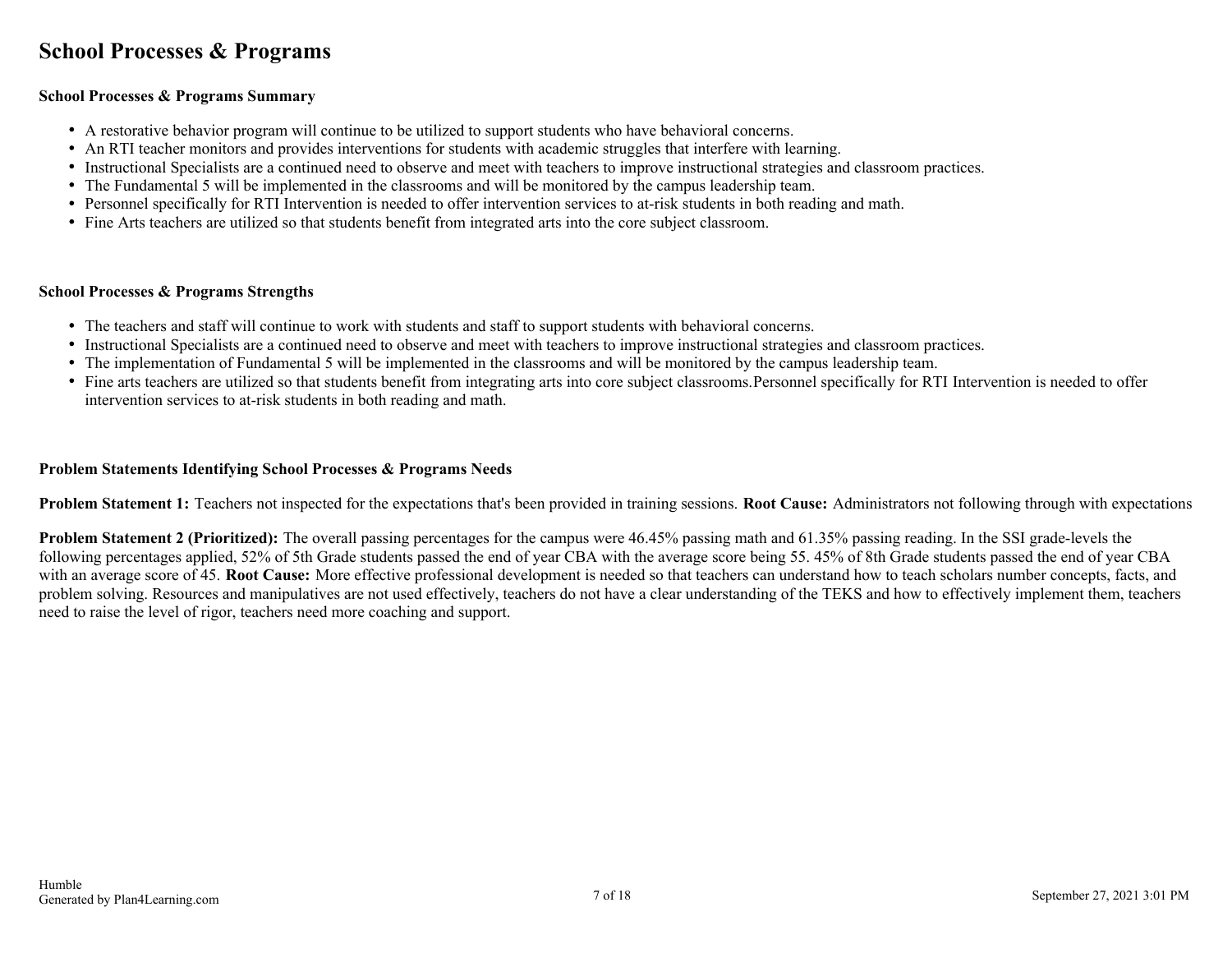### <span id="page-7-0"></span>**Perceptions**

#### **Perceptions Summary**

At RSPA Humble campus customer service is our belief. Our customers are the students, parents, and community stakeholders. When one of our customers enters the building they are welcomed at the front office by the secretary and receptionist. We try and handle their concern as quickly as possible and as friendly as possible. The culture of our school speaks to academics and safety. Every classroom is print rich, student work is displayed, data results are posted and learning is heard throughout the building. The climate of the school is clean, classrooms are clutter free, family oriented environment, and long lasting relationships are forged. Our values are aligned with the district mission and vision. This is how we do business.

#### **Perceptions Strengths**

Culture and Climate are the strengths of our campus. We try and over communicate with all of our stakeholders through several different modalities: email, REMIND 101, website, parent portal, mail, and phone calls. The teachers must make 10 phone calls, minimum, per week. The calls are kept in a digital log. We communicate with our students through the use of affirmations,CHAMPS, Incetive and Award programs, and random acts of kindness (high fives, hugs, etc).

#### **Problem Statements Identifying Perceptions Needs**

**Problem Statement 1:** Communication with parents and community is reactive, not proactive. **Root Cause:** Communication protocol is sometimes unclear

**Problem Statement 2:** We need to increase parental and community invovement on campus **Root Cause:** We need to build our PTC and have regular meetings at times the parents will come. We need to ensure parents feel welcomed in our school and their voices are being heard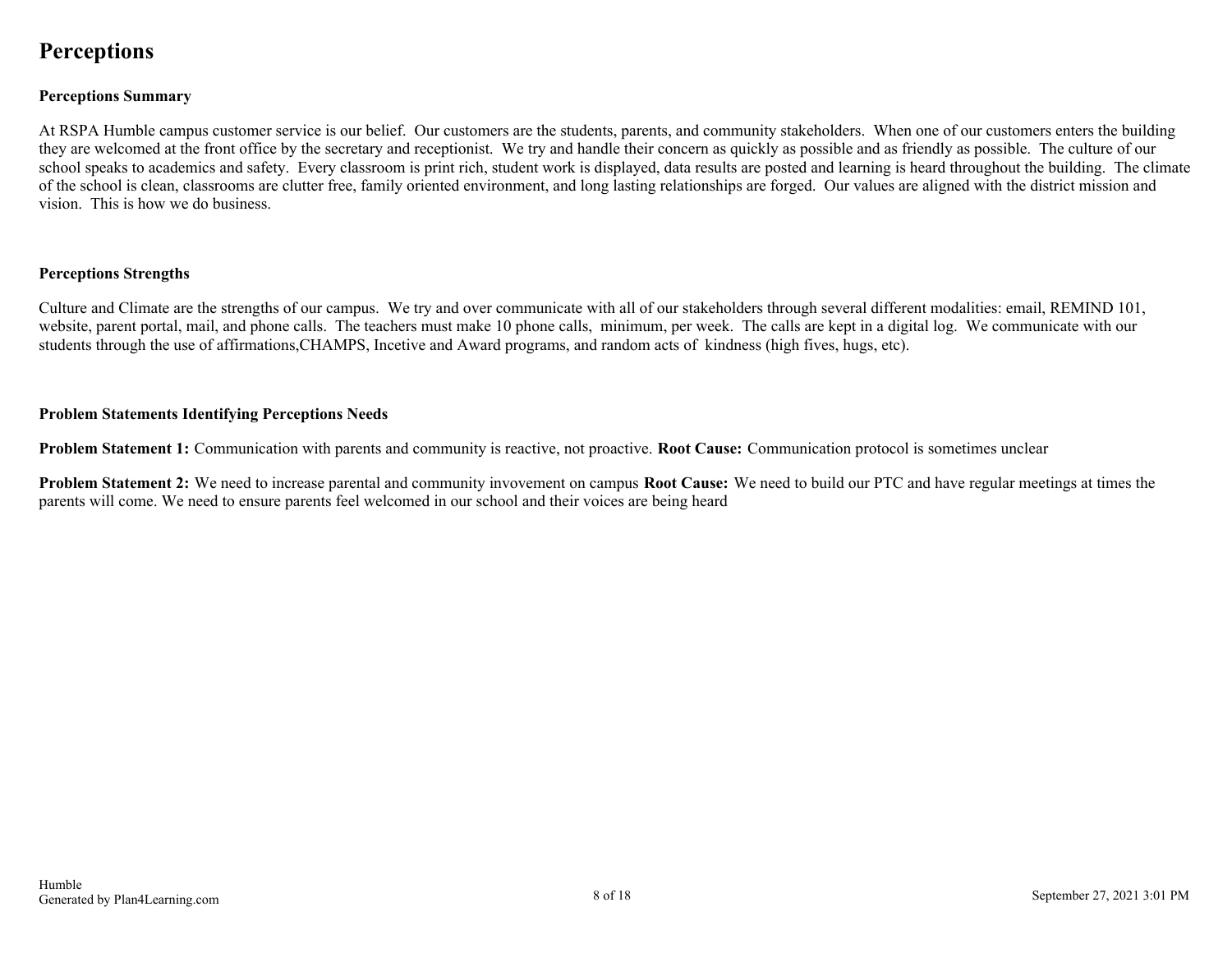# **Priority Problem Statements**

<span id="page-8-0"></span>**Problem Statement 1**: Th academic growth score for all grades tested in both subjects is 62 for the campus, and 69 for the state. ELA was 58 for the campus and 68 for the state, and mathematics was 65 for the campus and 70 for the state.

**Root Cause 1**: Teachers need more PDs and support with rigor, engagement, differentiation, lesson alignment and delivery, classroom management, and instructional effectiveness.

**Problem Statement 1 Areas**: Student Learning

**Problem Statement 2**: Our 2020-2021 campus attendance rate was 95% at EOY.

**Root Cause 2**: One reason is we need more incentives in place to encourage our scholars to attend school and to be on time getting to school each day. COVID 19 was present the entire school year.

**Problem Statement 2 Areas**: Demographics

**Problem Statement 3**: The overall passing percentages for the campus were 46.45% passing math and 61.35% passing reading. In the SSI grade-levels the following percentages applied, 52% of 5th Grade students passed the end of year CBA with the average score being 55. 45% of 8th Grade students passed the end of year CBA with an average score of 45.

**Root Cause 3**: More effective professional development is needed so that teachers can understand how to teach scholars number concepts, facts, and problem solving. Resources and manipulatives are not used effectively, teachers do not have a clear understanding of the TEKS and how to effectively implement them, teachers need to raise the level of rigor, teachers need more coaching and support.

**Problem Statement 3 Areas**: School Processes & Programs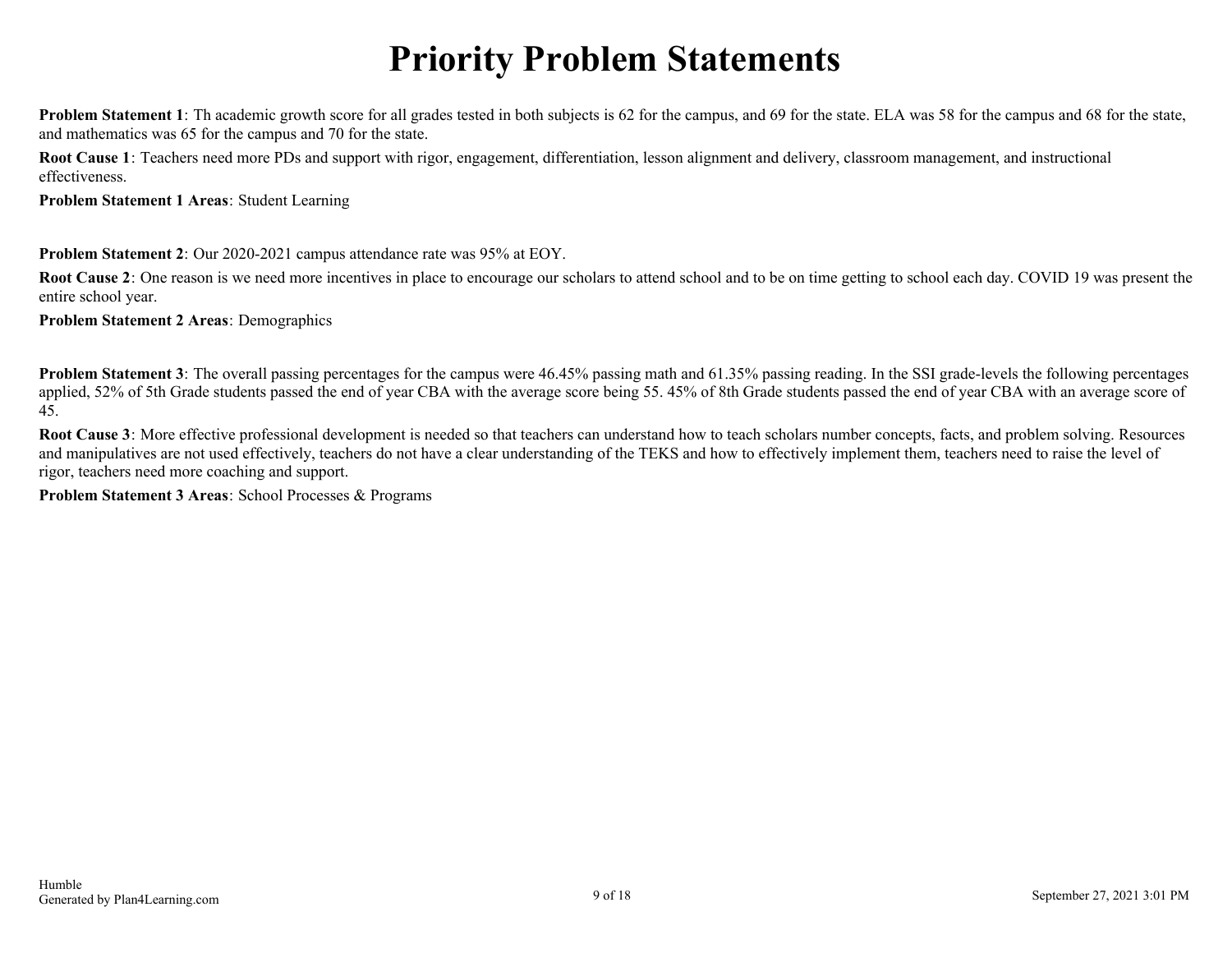# **Comprehensive Needs Assessment Data Documentation**

<span id="page-9-0"></span>The following data were used to verify the comprehensive needs assessment analysis:

#### **Improvement Planning Data**

- District goals
- Campus goals
- Campus/District improvement plans (current and prior years)
- Planning and decision making committee(s) meeting data
- State and federal planning requirements
- Covid-19 Factors and/or waivers

#### **Accountability Data**

Texas Academic Performance Report (TAPR) data

#### **Student Data: Student Groups**

• Response to Intervention (RtI) student achievement data

#### **Student Data: Behavior and Other Indicators**

- Attendance data
- Discipline records

#### **Employee Data**

• TTESS data

#### **Parent/Community Data**

• Parent surveys and/or other feedback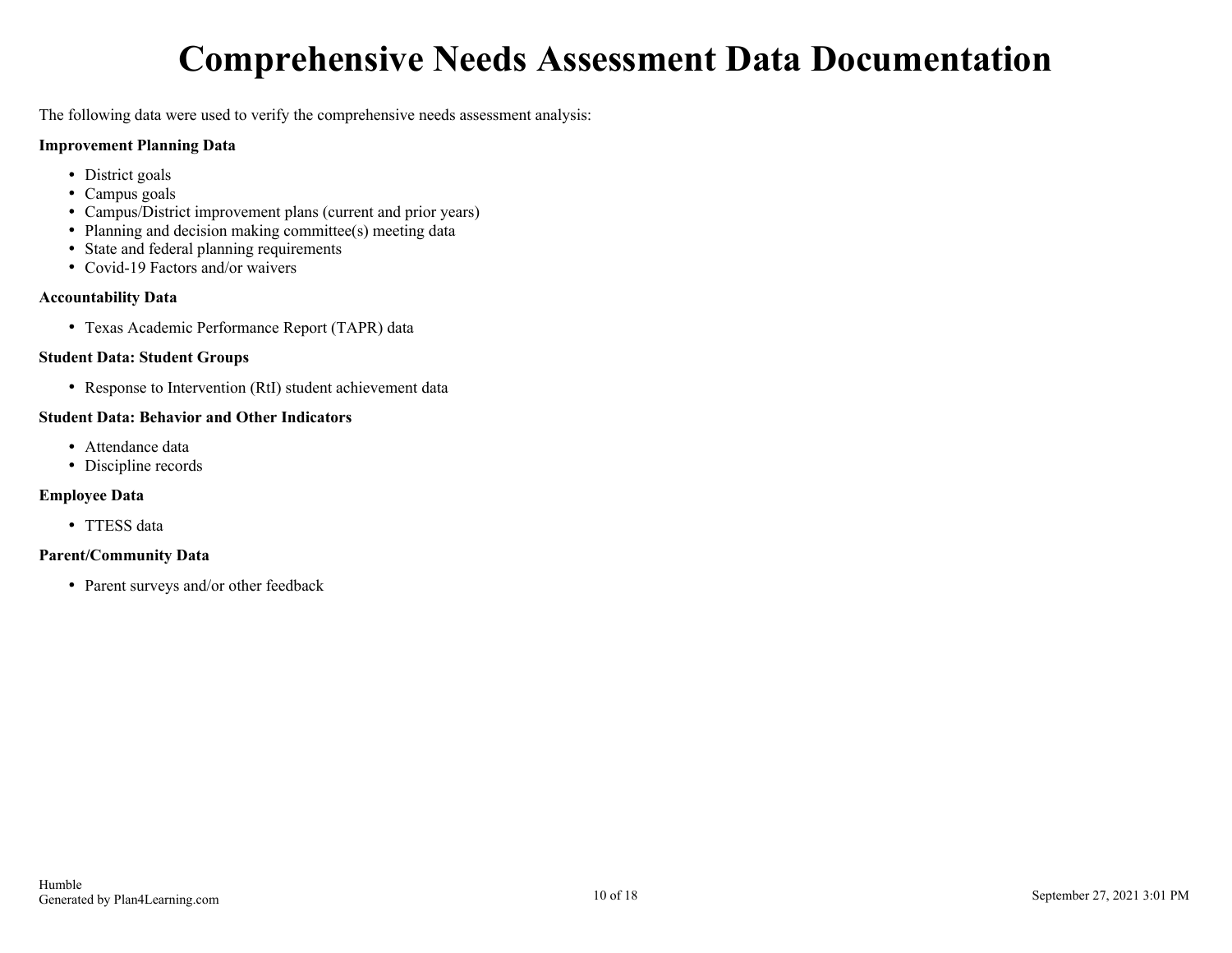# **Goals**

#### <span id="page-10-0"></span>**Goal 1:** TO IMPROVE ACADEMIC PERFORMANCE

After analysis of the 2020-2021 Campus-Based Benchmark, RSPA Humble tested 344 students in their appropriate grade level math content. 200 students (58%) approached grade level, while only 58 students (17%) meet grade-level expectations and 21 students (6%) mastered their grade-level math content. In reading a total of 341 students were tested 229(67%) of those students approached grade-level expectations, 116 (34%) students meet grade-level expectations, and while only 47 students (14%) mastered their grade-level reading expectations.

Humble's goal for the 2020-2021 school year is 75% of RSPA Humble students will Approach grade level and 50 % will meet grade level in Reading, Math, Science, and Writing as demonstrated on the May Campus-Based Assessment Data.

#### **Performance Objective 1:** MATH and READING

Use evidenced-based instructional programs and strategies to close the literacy gaps and produce academic achievement necessary for 75% of our scholars to read and perform mathematical skills on grade level by the end of the school year.

#### **Targeted or ESF High Priority**

**Evaluation Data Sources:** Campus-Based Assessments, PowerWalks Data, Running Record Data, DRA, Guided Reading Levels, NWEA-MAP, Progress Reports and Report Cards

| <b>Strategy 1 Details</b>                                                                                                                                                                                                                                                     | <b>Reviews</b> |           |     |                  |
|-------------------------------------------------------------------------------------------------------------------------------------------------------------------------------------------------------------------------------------------------------------------------------|----------------|-----------|-----|------------------|
| Strategy 1: A. Continue to use an intervention plan for identified students in at-risk situations. (RTI) Teach the 5 Big                                                                                                                                                      | Formative      |           |     | <b>Summative</b> |
| Areas in Beginning Reading (Phonemic Awareness, Alphabetic Principle, Fluency with Text, Vocabulary, and<br>Comprehension)                                                                                                                                                    | Nov.           | Jan       | Mar | June             |
| Strategy's Expected Result/Impact: Increased vocabulary, fluency, and comprehension for all scholars;<br>Reading levels and math computations skills will increase toward grade level and beyond.                                                                             |                |           |     |                  |
| <b>Staff Responsible for Monitoring: Teachers</b>                                                                                                                                                                                                                             |                |           |     |                  |
| <b>Title I Schoolwide Elements: 2.4, 2.6 - TEA Priorities:</b> Build a foundation of reading and math, Improve<br>low-performing schools - ESF Levers: Lever 2: Effective, Well-Supported Teachers, Lever 5: Effective<br><b>Instruction - Comprehensive Support Strategy</b> |                |           |     |                  |
| Problem Statements: Student Learning 1                                                                                                                                                                                                                                        |                |           |     |                  |
| <b>Strategy 2 Details</b>                                                                                                                                                                                                                                                     | <b>Reviews</b> |           |     |                  |
| <b>Strategy 2:</b> Use evidence-based programs such as NWEA/MAP, Reading A-Z, and Lead4ward for all students.                                                                                                                                                                 |                | Formative |     | <b>Summative</b> |
| <b>Strategy's Expected Result/Impact:</b> The scholars' reading levels will have increased by 2 letters, ex. from<br>an A level to a C level; and math levels will have increased evidenced by at least 10 points on CBA.                                                     | <b>Nov</b>     | Jan       | Mar | June             |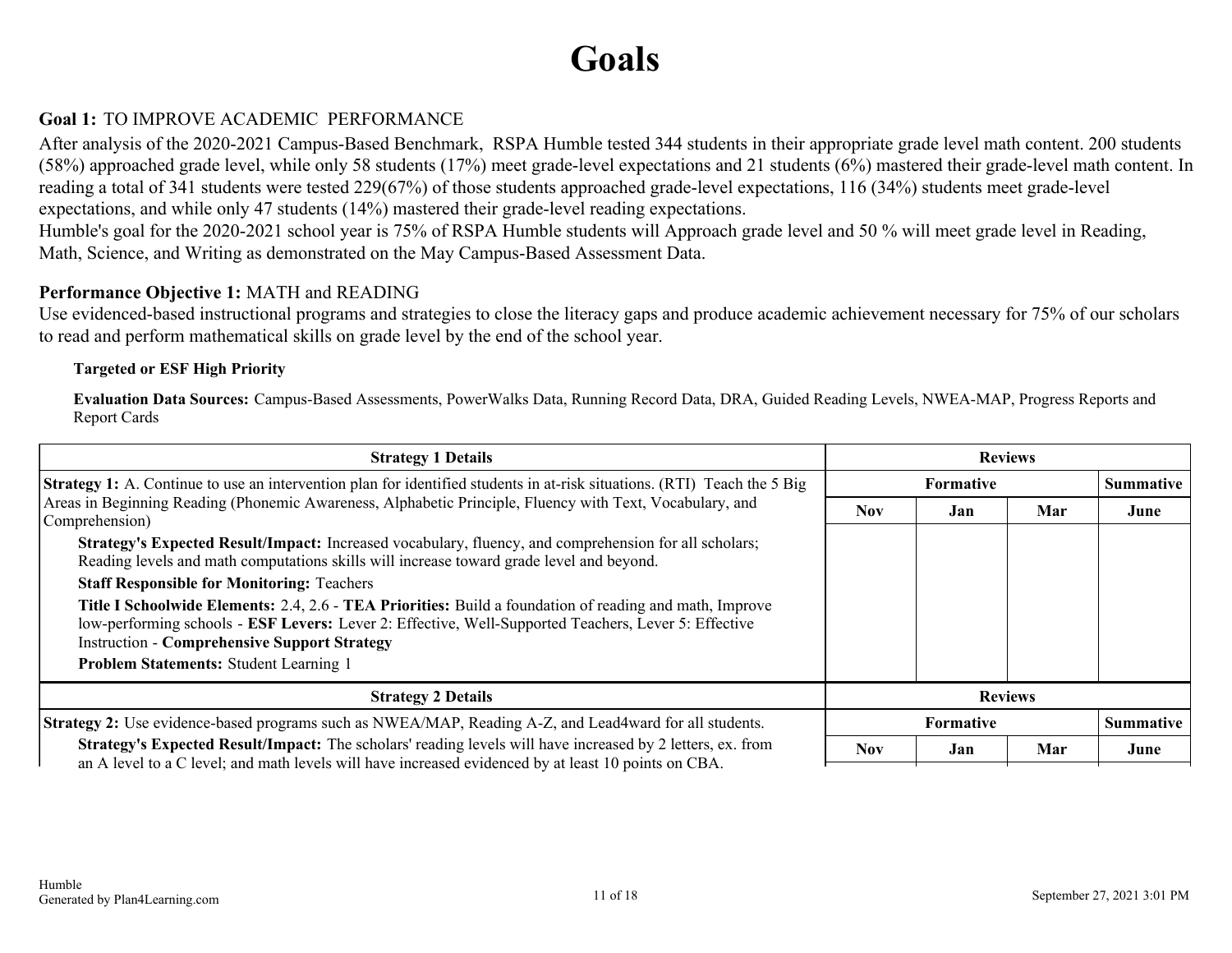| <b>Staff Responsible for Monitoring: C&amp;I staff and RTI Specialist</b><br>TEA Priorities: Build a foundation of reading and math, Improve low-performing schools - ESF Levers:<br>Lever 2: Effective, Well-Supported Teachers, Lever 5: Effective Instruction |             |              |                 |             |  |
|------------------------------------------------------------------------------------------------------------------------------------------------------------------------------------------------------------------------------------------------------------------|-------------|--------------|-----------------|-------------|--|
|                                                                                                                                                                                                                                                                  |             |              |                 |             |  |
| 0%                                                                                                                                                                                                                                                               | No Progress | Accomplished | Continue/Modify | Discontinue |  |

#### **Performance Objective 1 Problem Statements:**

**Student Learning**

**Problem Statement 1**: Th academic growth score for all grades tested in both subjects is 62 for the campus, and 69 for the state. ELA was 58 for the campus and 68 for the state, and mathematics was 65 for the campus and 70 for the state. **Root Cause**: Teachers need more PDs and support with rigor, engagement, differentiation, lesson alignment and delivery, classroom management, and instructional effectiveness.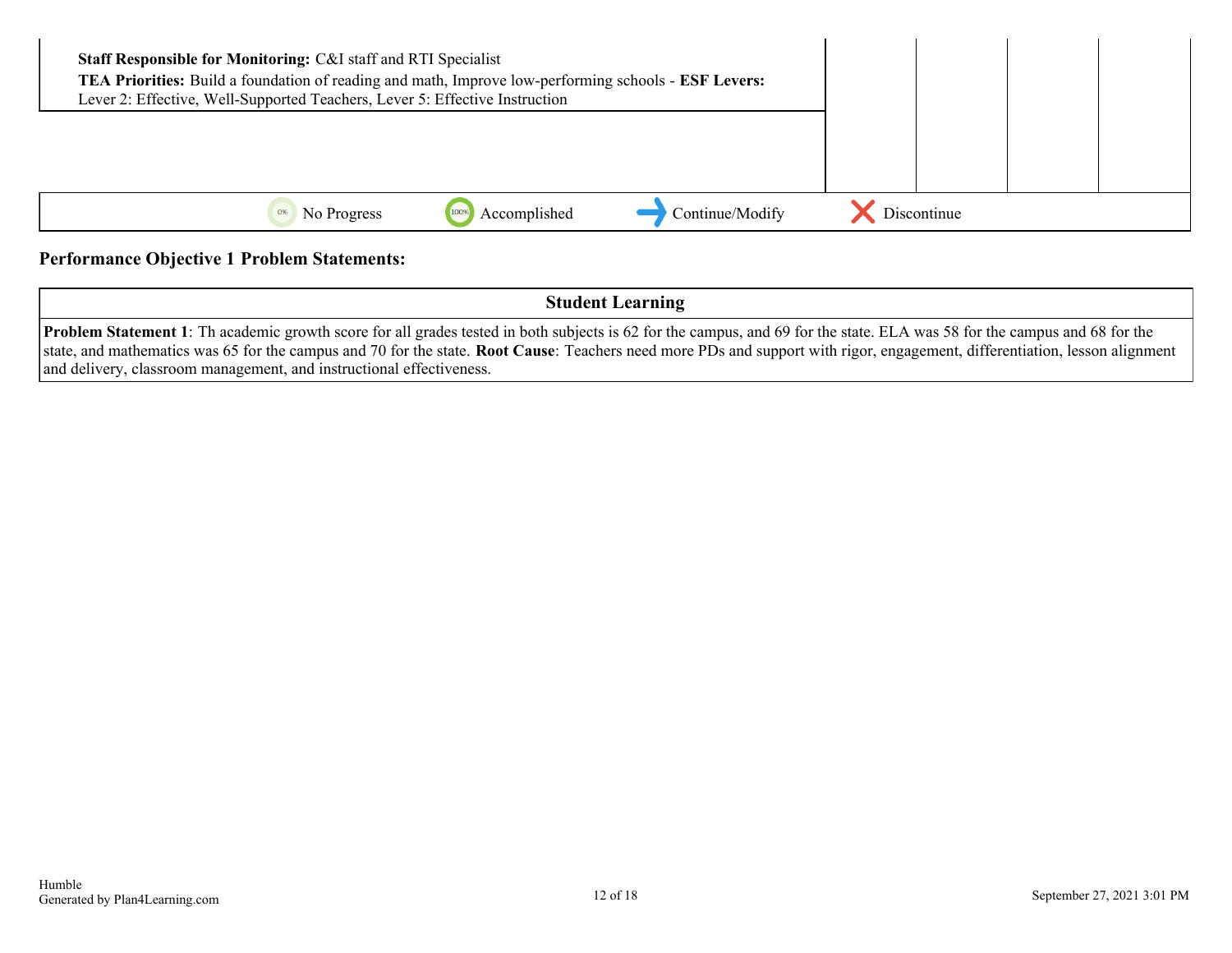#### <span id="page-12-0"></span>**Goal 2:** DEMOGRAPHICS

After analysis of the 2020-2021 Campus-Based Benchmark, RSPA Humble had 41.86% of all Sped Scholars Approached grade level in math and 54.35% to approach grade level in reading. Humble's goal is 70% of all SPED scholars will earn the 'approaches grade level' standard on all STAAR exams and EOY CBAs.

**Performance Objective 1:** 50% of all Sped scholars will earn approaches grade-level standards on the 2nd CBA.

#### **Targeted or ESF High Priority**

#### **Evaluation Data Sources:** 2nd CBA Data

IEP Goals, Pull out intervention logs, Accommodations, Modifications, Common Assessments, PowerWalks, Observations, Student Data, MAP, Progress Reports, Report Cards, CBA's/Benchmarks, STAAR, Portfolios, Monthly Writing Samples, Reading Levels, Progress Monitoring Meeting

| <b>Strategy 1 Details</b>                                                                                                                                                                                                                                                                                                                                                                                                                                                                                              | <b>Reviews</b> |                  |     |      |
|------------------------------------------------------------------------------------------------------------------------------------------------------------------------------------------------------------------------------------------------------------------------------------------------------------------------------------------------------------------------------------------------------------------------------------------------------------------------------------------------------------------------|----------------|------------------|-----|------|
| <b>Strategy 1:</b> 1. Ensure teachers receive scholars' accommodations at the beginning of the year and training on how to                                                                                                                                                                                                                                                                                                                                                                                             |                | <b>Summative</b> |     |      |
| implement them.<br>2. Ensure teachers are trained on the use of effective differentiated instruction.<br>3. Teachers will utilize a variety of differentiated strategies in the classrooms<br>Strategy's Expected Result/Impact: Lesson Plans and observations will reflect implementation of<br>accommodations, for individual scholars.<br>Lesson plans and weekly use of a variety of differentiated instructional strategies.<br><b>Staff Responsible for Monitoring: Principal</b><br>C&I<br><b>Sped Teachers</b> | <b>Nov</b>     | Jan              | Mar | June |
| Teachers<br><b>TEA Priorities:</b> Build a foundation of reading and math - <b>ESF Levers:</b> Lever 5: Effective Instruction -<br><b>Comprehensive Support Strategy - Targeted Support Strategy</b>                                                                                                                                                                                                                                                                                                                   |                |                  |     |      |
| Continue/Modify<br>Accomplished<br>No Progress<br>100%<br>0%                                                                                                                                                                                                                                                                                                                                                                                                                                                           |                | Discontinue      |     |      |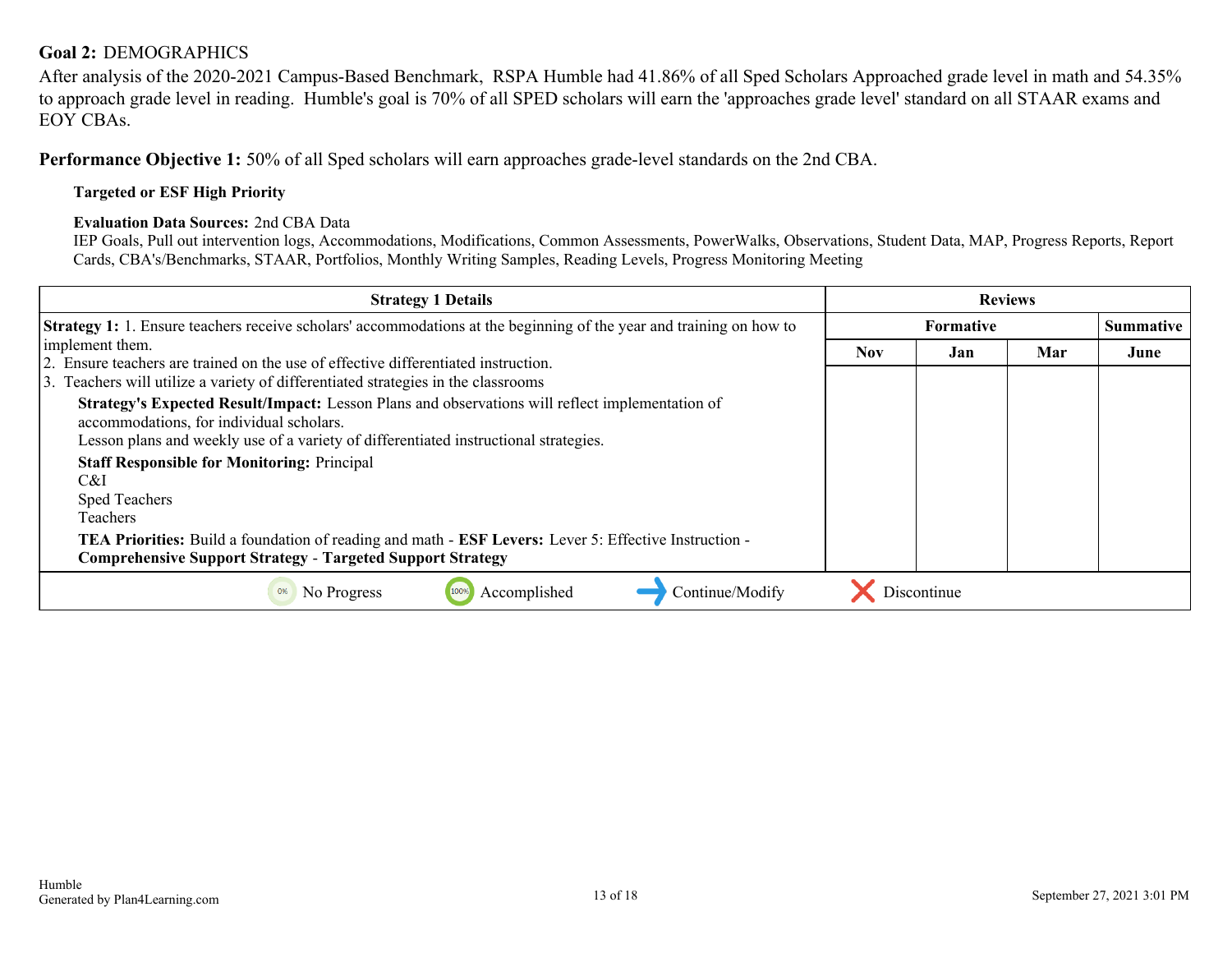#### <span id="page-13-0"></span>**Goal 3:** SCHOOL CULTURE AND CLIMATE

The RSPA Humble Campus will obtain and maintain an "Excited About Learning" environment by continuing to implementing a growth mindset throughout the entire campus, starting with the administrators, including the instructional leader, down to and including the students, parents, and other stakeholders.

**Performance Objective 1:** Implement growth mindset theory by having all staff to participate in "Mindset The New Psychology of Success" by Carol S. Dweck book study. Staff will then utilize growth mindset strategies to bring about and maintain an "excited about learning" culture throughout the campus.

#### **Targeted or ESF High Priority**

**Evaluation Data Sources:** Staff Surveys Students Surveys Parent Surveys General Feedback PTC Meeting/Talks

| <b>Strategy 1 Details</b>                                                                                                                                                          | <b>Reviews</b> |                  |     |      |
|------------------------------------------------------------------------------------------------------------------------------------------------------------------------------------|----------------|------------------|-----|------|
| <b>Strategy 1:</b> Continue with growth mindset theory by having all staff participate in "Mindset The New Psychology of                                                           |                | <b>Summative</b> |     |      |
| Success" by Carol S. Dweck book study. Staff will then utilize growth mindset strategies to bring about and maintain an<br>"excited about learning" culture throughout the campus. | <b>Nov</b>     | Jan              | Mar | June |
| <b>Book Study</b>                                                                                                                                                                  |                |                  |     |      |
| <b>Growth Mindset School-wide Activities</b>                                                                                                                                       |                |                  |     |      |
| <b>Growth Mindset Classroom Activities</b>                                                                                                                                         |                |                  |     |      |
| Growth Mindset Posters posted throughout campus                                                                                                                                    |                |                  |     |      |
| Strategy's Expected Result/Impact: Staff and students will be excited about taking on new challenges and<br>learning new material.                                                 |                |                  |     |      |
| <b>Staff Responsible for Monitoring:</b> Administrators, leadership team and teachers                                                                                              |                |                  |     |      |
| TEA Priorities: Improve low-performing schools - ESF Levers: Lever 3: Positive School Culture -<br><b>Comprehensive Support Strategy</b>                                           |                |                  |     |      |
| <b>Problem Statements:</b> Student Learning 1 - School Processes & Programs 2                                                                                                      |                |                  |     |      |
| Funding Sources: Mindset The New Psychology of Success by Carol S. Dweck - 255-Title II, Part A - \$200                                                                            |                |                  |     |      |
| Accomplished<br>Continue/Modify<br>No Progress<br>0%<br>100%                                                                                                                       |                | Discontinue      |     |      |

#### **Performance Objective 1 Problem Statements:**

**Student Learning**

**Problem Statement 1**: Th academic growth score for all grades tested in both subjects is 62 for the campus, and 69 for the state. ELA was 58 for the campus and 68 for the state, and mathematics was 65 for the campus and 70 for the state. **Root Cause**: Teachers need more PDs and support with rigor, engagement, differentiation, lesson alignment and delivery, classroom management, and instructional effectiveness.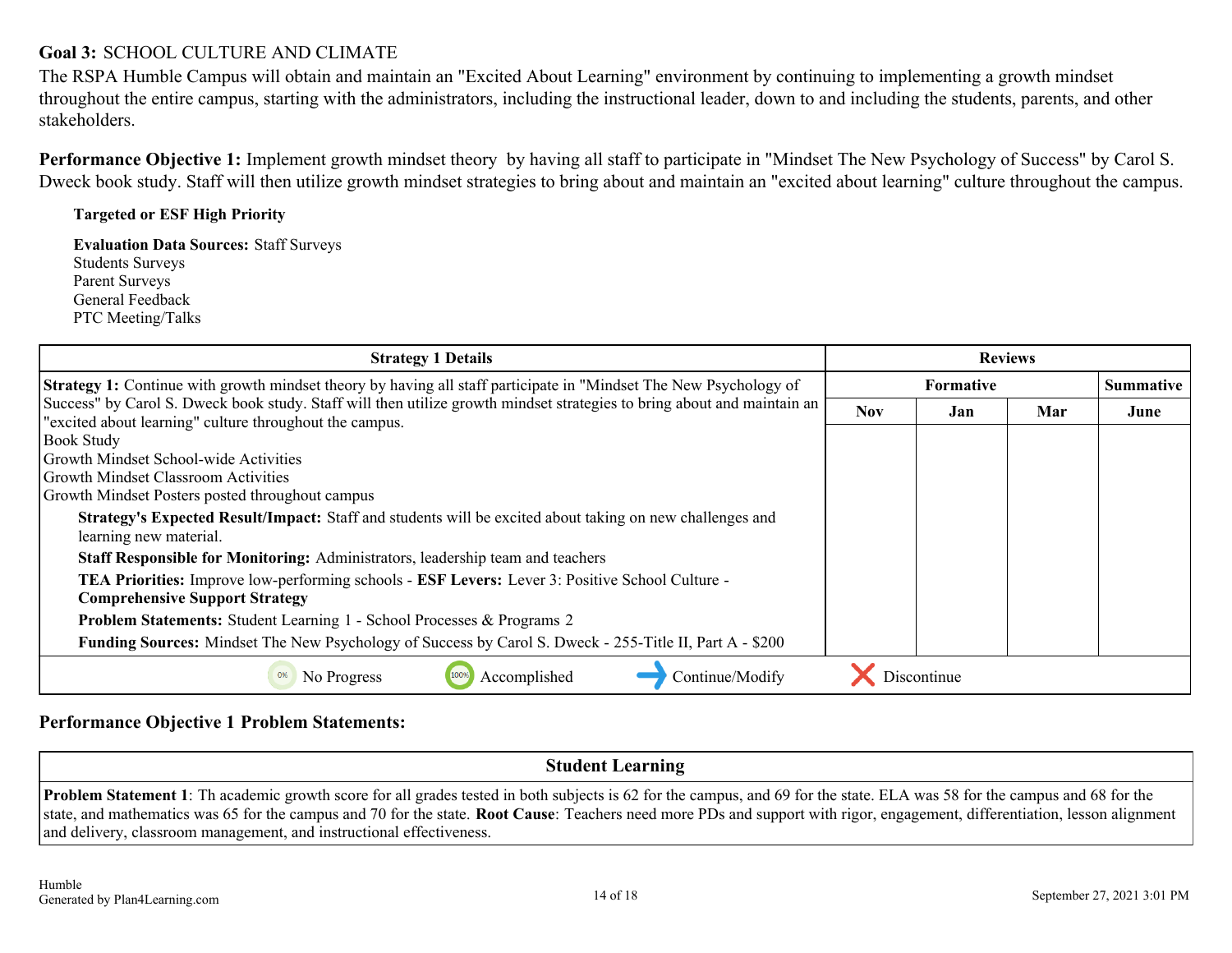#### **School Processes & Programs**

**Problem Statement 2**: The overall passing percentages for the campus were 46.45% passing math and 61.35% passing reading. In the SSI grade-levels the following percentages applied, 52% of 5th Grade students passed the end of year CBA with the average score being 55. 45% of 8th Grade students passed the end of year CBA with an average score of 45. **Root Cause**: More effective professional development is needed so that teachers can understand how to teach scholars number concepts, facts, and problem solving. Resources and manipulatives are not used effectively, teachers do not have a clear understanding of the TEKS and how to effectively implement them, teachers need to raise the level of rigor, teachers need more coaching and support.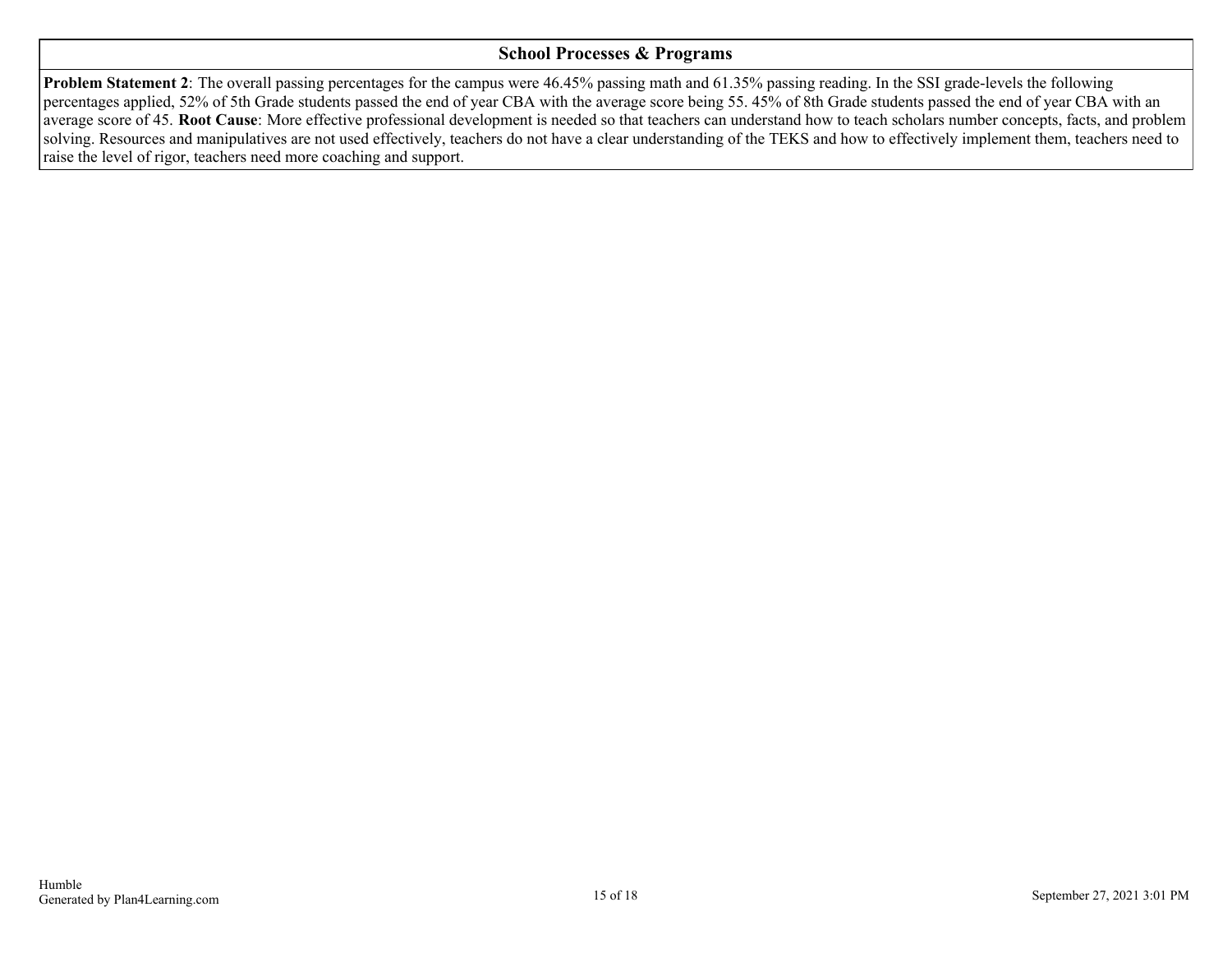# **Campus Funding Summary**

<span id="page-15-0"></span>

| 211-Title I, Part A                |                                                                                |                 |                                                         |                                    |               |  |  |  |
|------------------------------------|--------------------------------------------------------------------------------|-----------------|---------------------------------------------------------|------------------------------------|---------------|--|--|--|
| Goal                               | Objective<br><b>Resources Needed</b><br><b>Account Code</b><br><b>Strategy</b> |                 |                                                         |                                    | Amount        |  |  |  |
|                                    |                                                                                |                 |                                                         |                                    | \$0.00        |  |  |  |
|                                    |                                                                                |                 |                                                         | <b>Sub-Total</b>                   | \$0.00        |  |  |  |
|                                    |                                                                                |                 |                                                         | <b>Budgeted Fund Source Amount</b> | \$155,101.00  |  |  |  |
|                                    |                                                                                |                 |                                                         | +/- Difference                     | \$155,101.00  |  |  |  |
|                                    |                                                                                |                 | 255-Title II, Part A                                    |                                    |               |  |  |  |
| Goal                               | Objective                                                                      | <b>Strategy</b> | <b>Resources Needed</b>                                 | <b>Account Code</b>                | Amount        |  |  |  |
| $\overline{3}$                     | $\mathbf{1}$                                                                   | $\mathbf{1}$    | Mindset The New Psychology of Success by Carol S. Dweck |                                    | \$200.00      |  |  |  |
|                                    |                                                                                |                 |                                                         | Sub-Total                          | \$200.00      |  |  |  |
|                                    |                                                                                |                 |                                                         | <b>Budgeted Fund Source Amount</b> | \$22,691.00   |  |  |  |
|                                    |                                                                                |                 |                                                         | +/- Difference                     | \$22,491.00   |  |  |  |
|                                    |                                                                                |                 | 282-ESSER III                                           |                                    |               |  |  |  |
| Goal                               | Objective                                                                      | <b>Strategy</b> | <b>Resources Needed</b>                                 | <b>Account Code</b>                | <b>Amount</b> |  |  |  |
|                                    |                                                                                |                 |                                                         |                                    | \$0.00        |  |  |  |
| <b>Sub-Total</b>                   |                                                                                |                 |                                                         |                                    |               |  |  |  |
| <b>Budgeted Fund Source Amount</b> |                                                                                |                 |                                                         |                                    |               |  |  |  |
| +/- Difference                     |                                                                                |                 |                                                         |                                    |               |  |  |  |
|                                    |                                                                                |                 | 420-State Comp Ed                                       |                                    |               |  |  |  |
| Goal                               | Objective                                                                      | <b>Strategy</b> | <b>Resources Needed</b>                                 | <b>Account Code</b>                | <b>Amount</b> |  |  |  |
|                                    |                                                                                |                 |                                                         |                                    | \$0.00        |  |  |  |
|                                    |                                                                                |                 |                                                         | <b>Sub-Total</b>                   | \$0.00        |  |  |  |
| <b>Budgeted Fund Source Amount</b> |                                                                                |                 |                                                         |                                    |               |  |  |  |
| +/- Difference                     |                                                                                |                 |                                                         |                                    |               |  |  |  |
|                                    | <b>281- ESSER II</b>                                                           |                 |                                                         |                                    |               |  |  |  |
| Goal                               | Objective                                                                      | <b>Strategy</b> | <b>Resources Needed</b>                                 | <b>Account Code</b>                | Amount        |  |  |  |
|                                    |                                                                                |                 |                                                         |                                    | \$0.00        |  |  |  |
|                                    |                                                                                |                 |                                                         | <b>Sub-Total</b>                   | \$0.00        |  |  |  |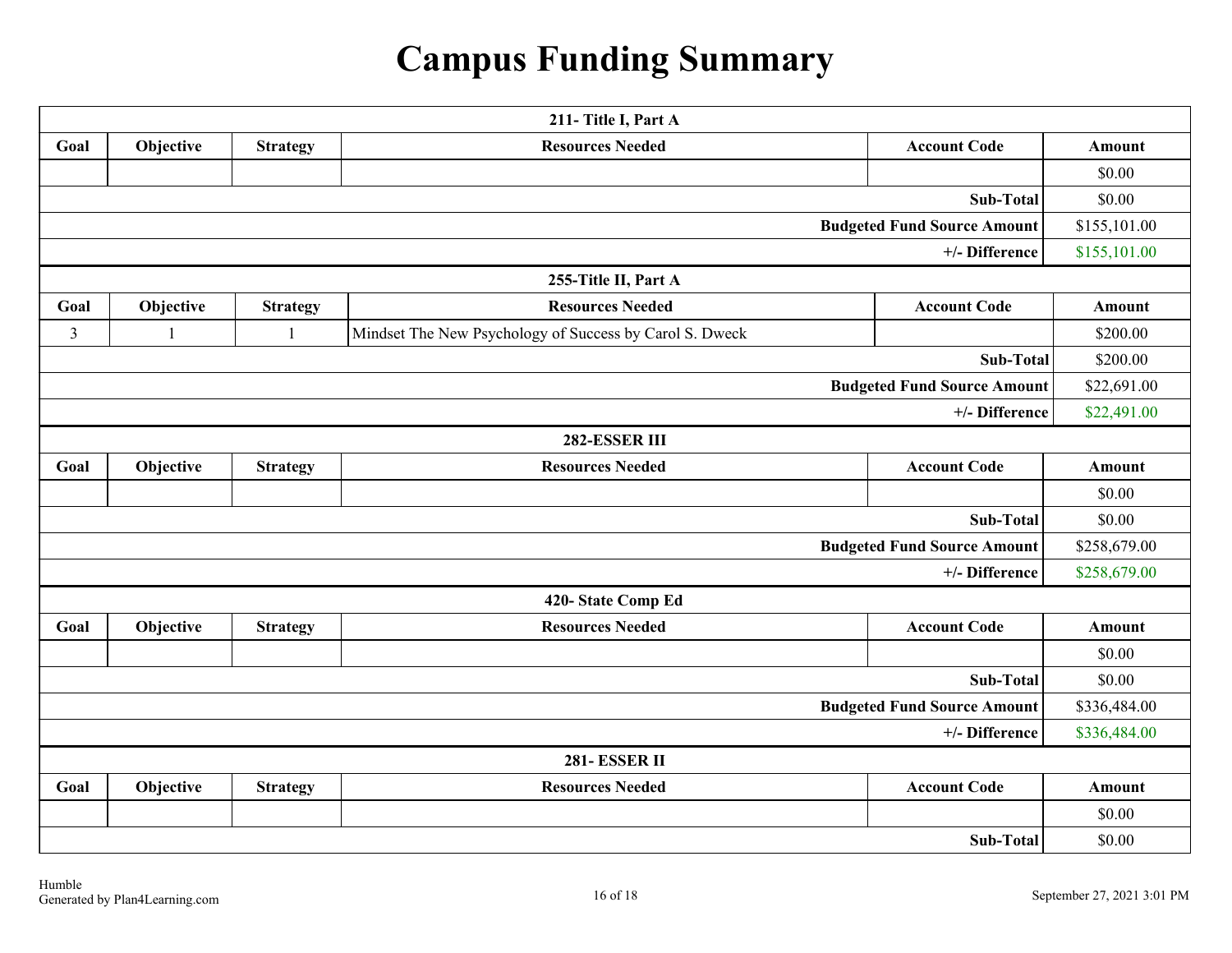| <b>281- ESSER II</b>               |           |                 |                         |                     |              |  |
|------------------------------------|-----------|-----------------|-------------------------|---------------------|--------------|--|
| Goal                               | Objective | <b>Strategy</b> | <b>Resources Needed</b> | <b>Account Code</b> | Amount       |  |
| <b>Budgeted Fund Source Amount</b> |           |                 |                         |                     |              |  |
|                                    |           |                 |                         | +/- Difference      | \$590,425.00 |  |
| <b>289 - Title IV</b>              |           |                 |                         |                     |              |  |
| Goal                               | Objective | <b>Strategy</b> | <b>Resources Needed</b> | <b>Account Code</b> | Amount       |  |
|                                    |           |                 |                         |                     | \$0.00       |  |
|                                    |           |                 |                         | Sub-Total           | \$0.00       |  |
| <b>Budgeted Fund Source Amount</b> |           |                 |                         |                     | \$9,375.00   |  |
| +/- Difference                     |           |                 |                         |                     | \$9,375.00   |  |
|                                    |           |                 |                         | <b>Grand Total</b>  | \$200.00     |  |